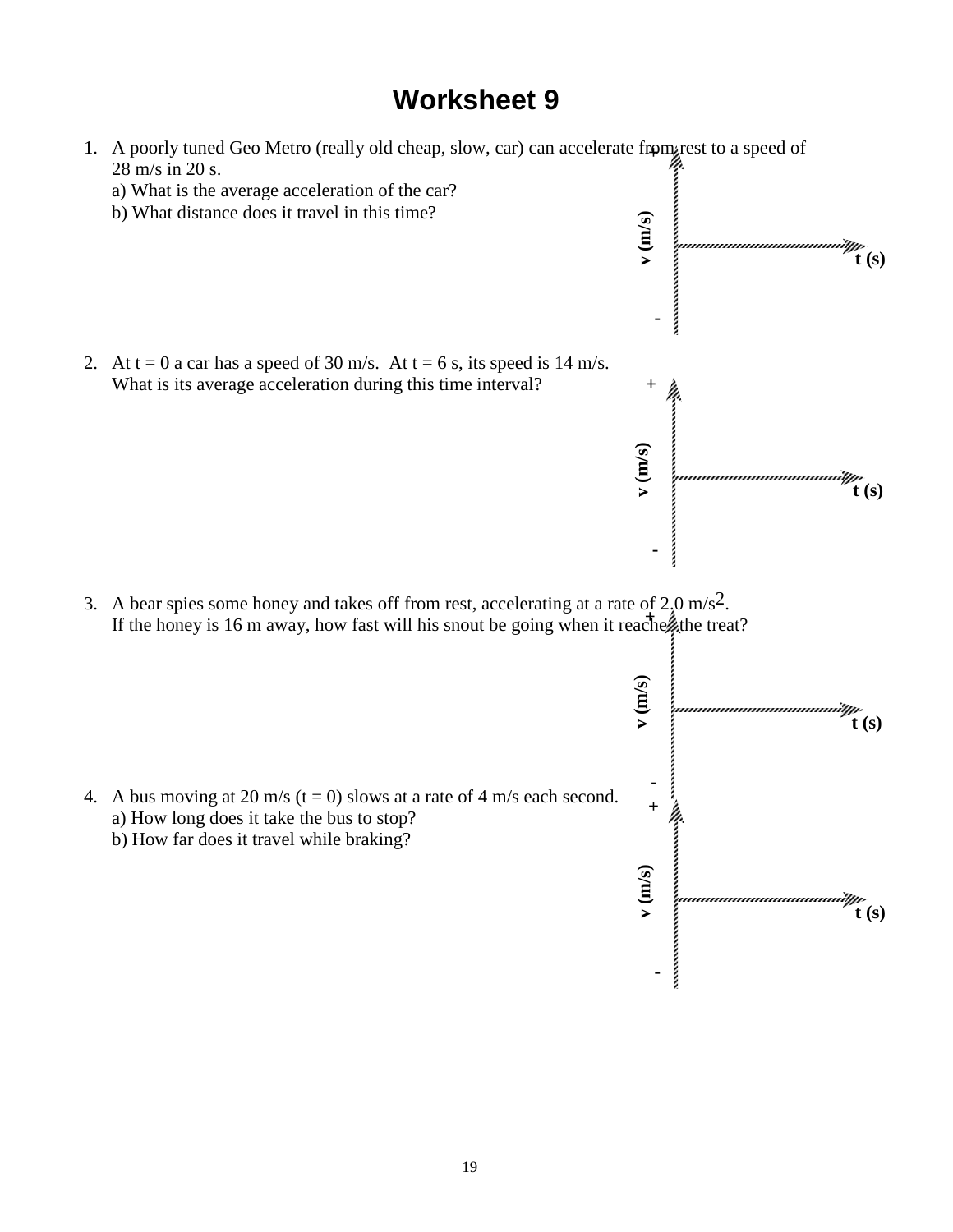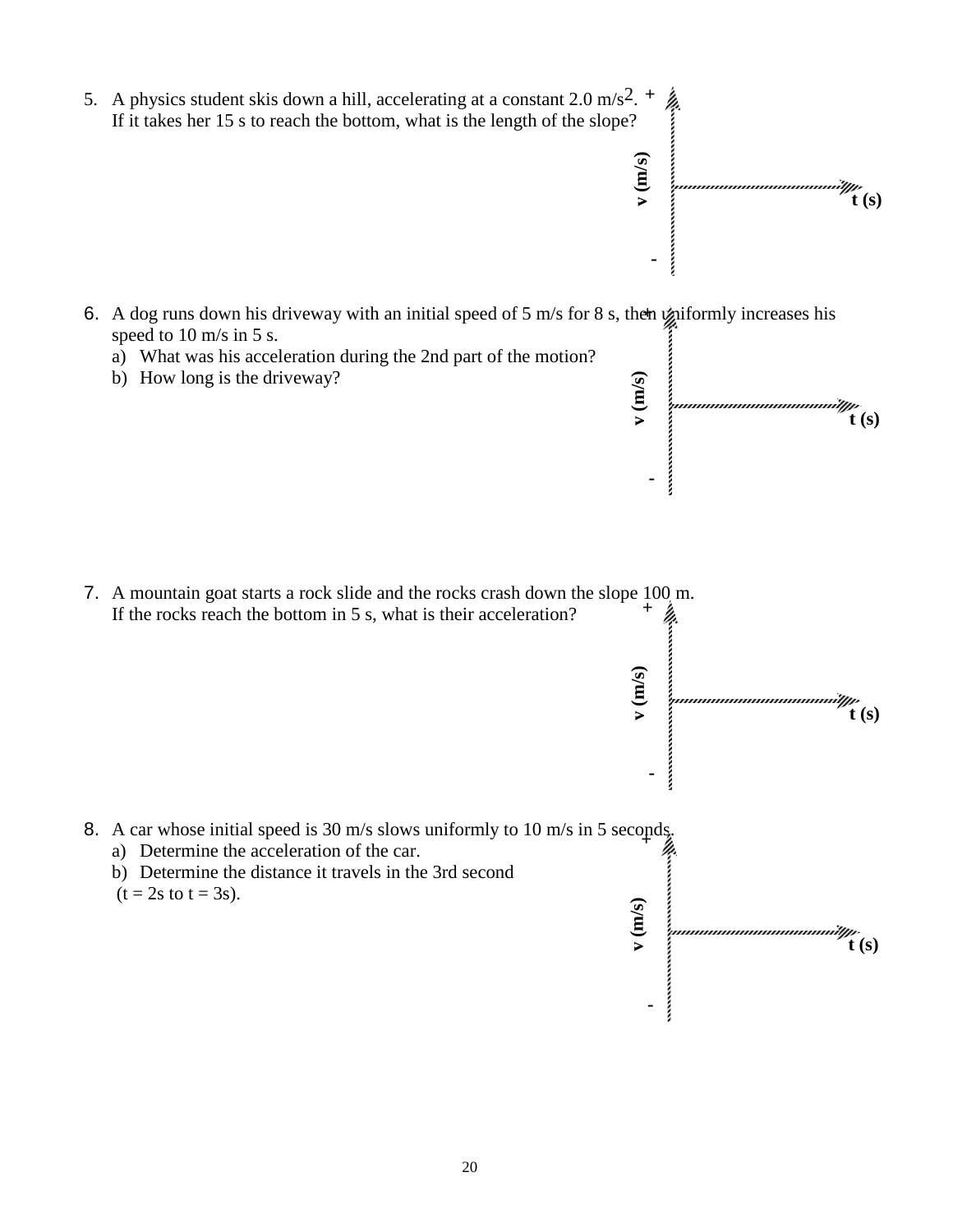## **Wile E. Coyote Shot from a Cannon on Earth**

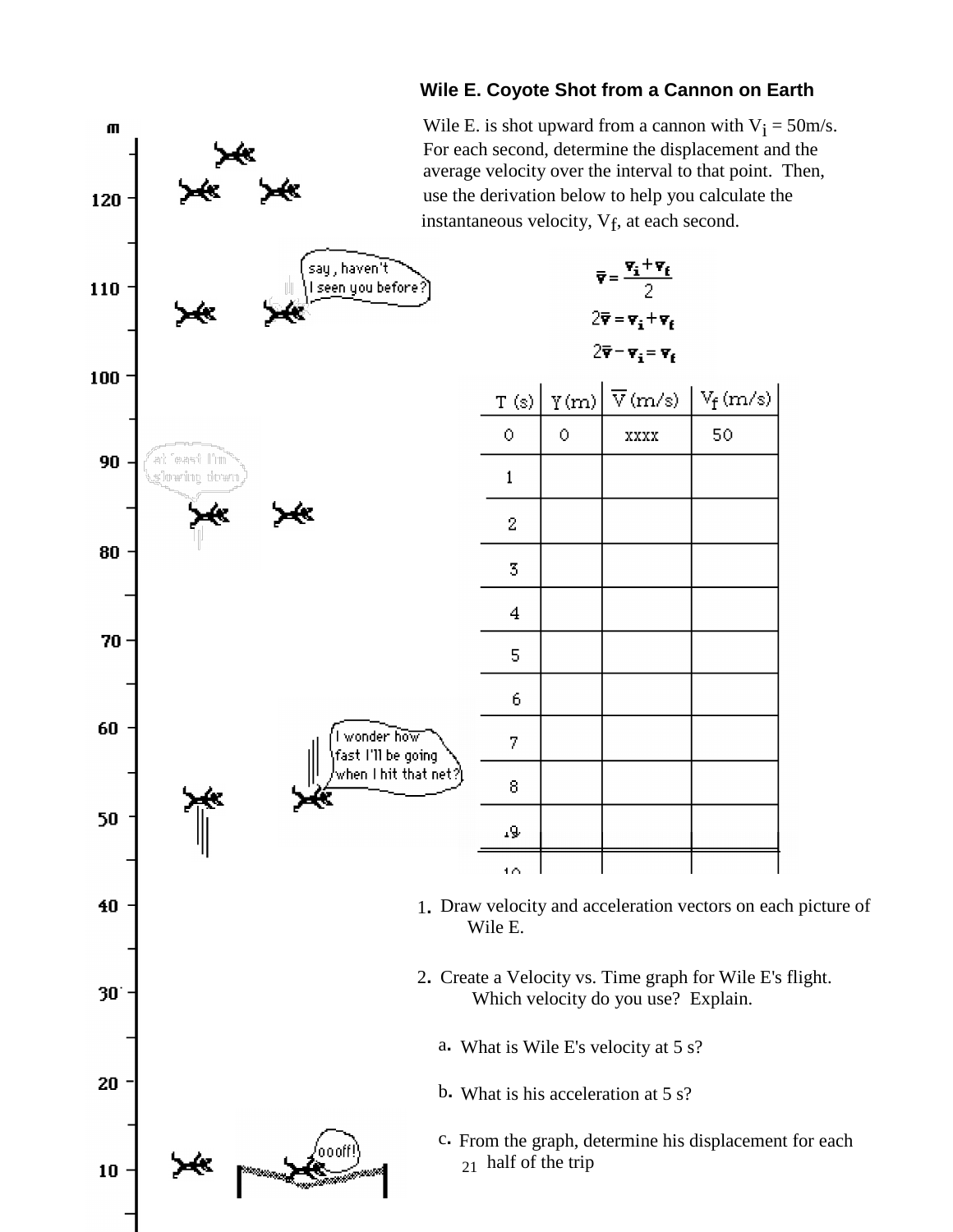# **Worksheet 10**

For each of the following problems write the fundamental mathematical model to use, rearrange it to the form required to solve the problem, then solve the problem. Be sure to label appropriately.

- 1. A body falls freely from rest on Earth. Find:
	- a. its displacement at  $t = 3s$
	- b. the time for it to reach a speed of 25 m/s
	- c. the time required for it to fall 300 m
	- d. its speed after falling 70 m
- 2. Repeat question 1 for a body falling freely on the moon. The acceleration due to gravity there is 1.7  $m/s^2$
- 3. A ball is dropped from rest at a height of 80 m above the ground.
	- a. What is its speed just as it hits the ground?
	- b. How long does it take for it to reach the ground?
- 4. A marble dropped from a bridge strikes the water in 6.0 s. Calculate:
	- a. the speed with which it strikes the water
	- b. the height of the bridge

### **Free Fall with**  $v_0 \neq 0$

- 5. A body is thrown downward with an initial speed of 20 m/s on Earth. What is the:
	- a. acceleration of the object
	- b. displacement after 4 s
	- c. time required to reach a speed of 50 m/s
	- d. time required to fall 300 m (Hint: factor the quadratic)
	- e. speed after falling 100 m
- 6. A student throws his worthless lab partner off a 120 m high bridge with an initial downward speed of  $10 \text{ m/s}$ 
	- a. How long does it take the deadbeat to hit the ground below?
	- b. How fast is he going at the moment of impact?
- 7. When a kid *drops* a rock off the edge of a cliff, it takes 4.0 s to reach the ground below. When he *throws* the rock down, it strikes the ground in 3.0 s. What initial speed did he give the rock?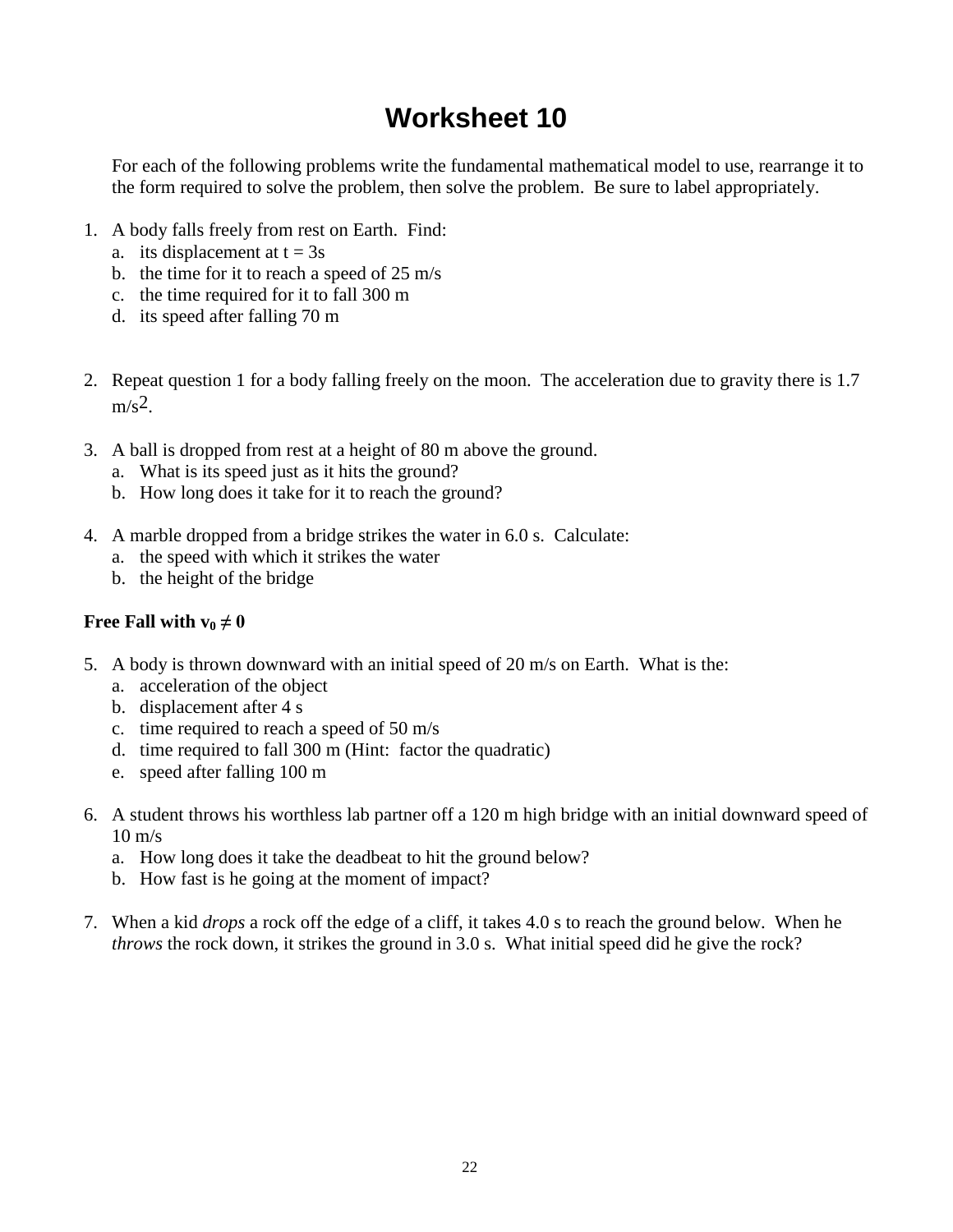## **Review**

Use the graph below to answer questions #1-4 that follow:



- 1. Give a written description to describe the motion of this object.
- 2. Explain how you could determine the instantaneous velocity of the object at  $t = 2$  s.
- 3. Assume the initial velocity was 50 m/s; determine the acceleration of the object.

#### \*\*\*\*\*\*\*\*\*\*\*\*\*\*\*

- 4. A Pontiac Trans-Am, initially at rest, accelerates at a constant rate of 4.0 m/s<sup>2</sup> for 6 s. How fast will the car be traveling at  $t = 6$  s?
- 5. A tailback initially running at a velocity of 5.0 m/s becomes very tired and slows down at a uniform rate of 0.25 m/s<sup>2</sup>. How fast will he be running after going an additional 10 meters?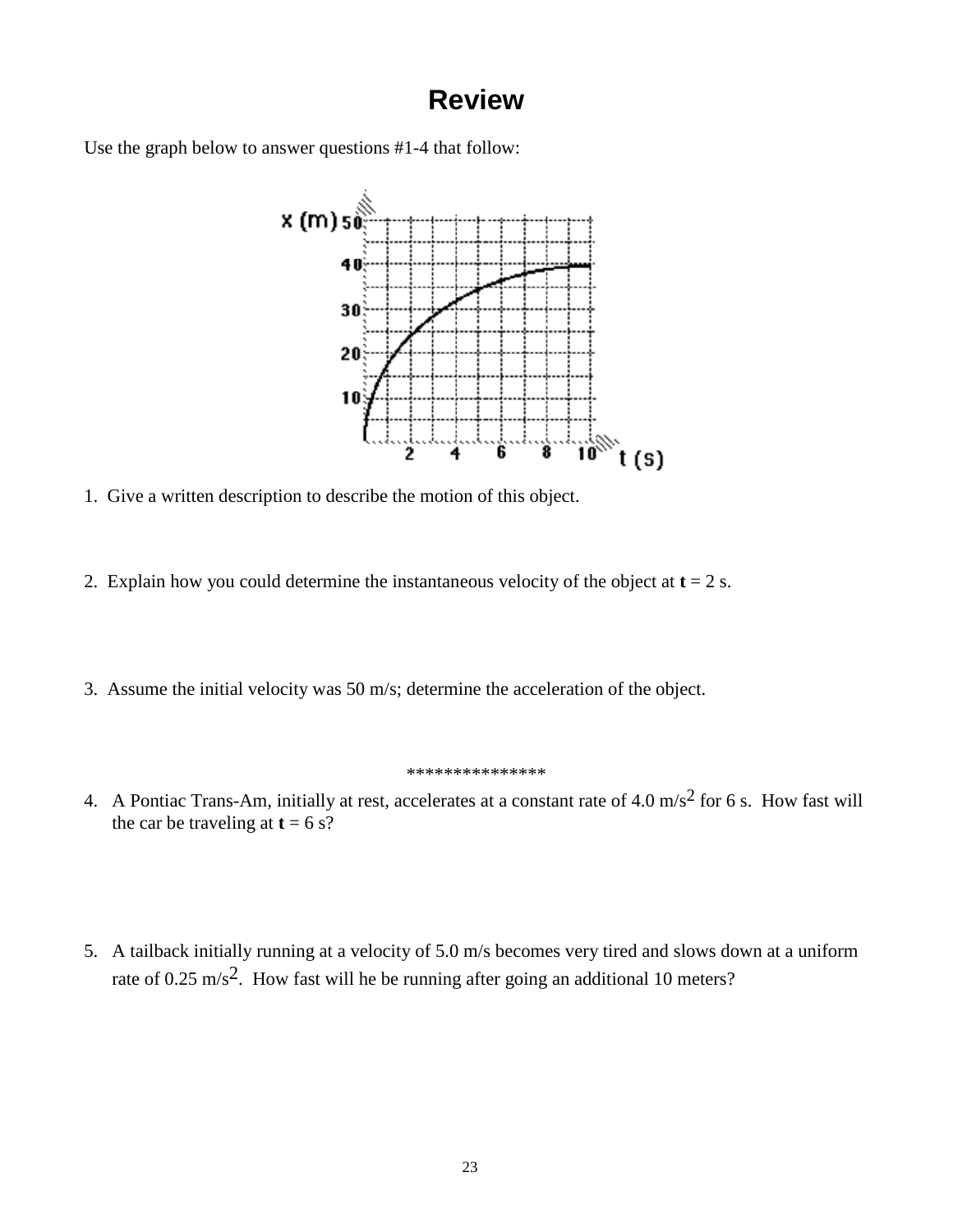6. For each of the position vs time graphs shown below, draw the corresponding **v** vs **t**, and **a** vs **t** graph



7. Using the graph below, compare the kinematic behavior of the two objects.



**Comparison: is**  $A > B$ **,**  $A < B$ **, or**  $A = B$ **, How do you know?** 

- a. Displacement at 3 s
- b. **Average** velocity from 0 3 s
- c. **Instantaneous** velocity at 3 s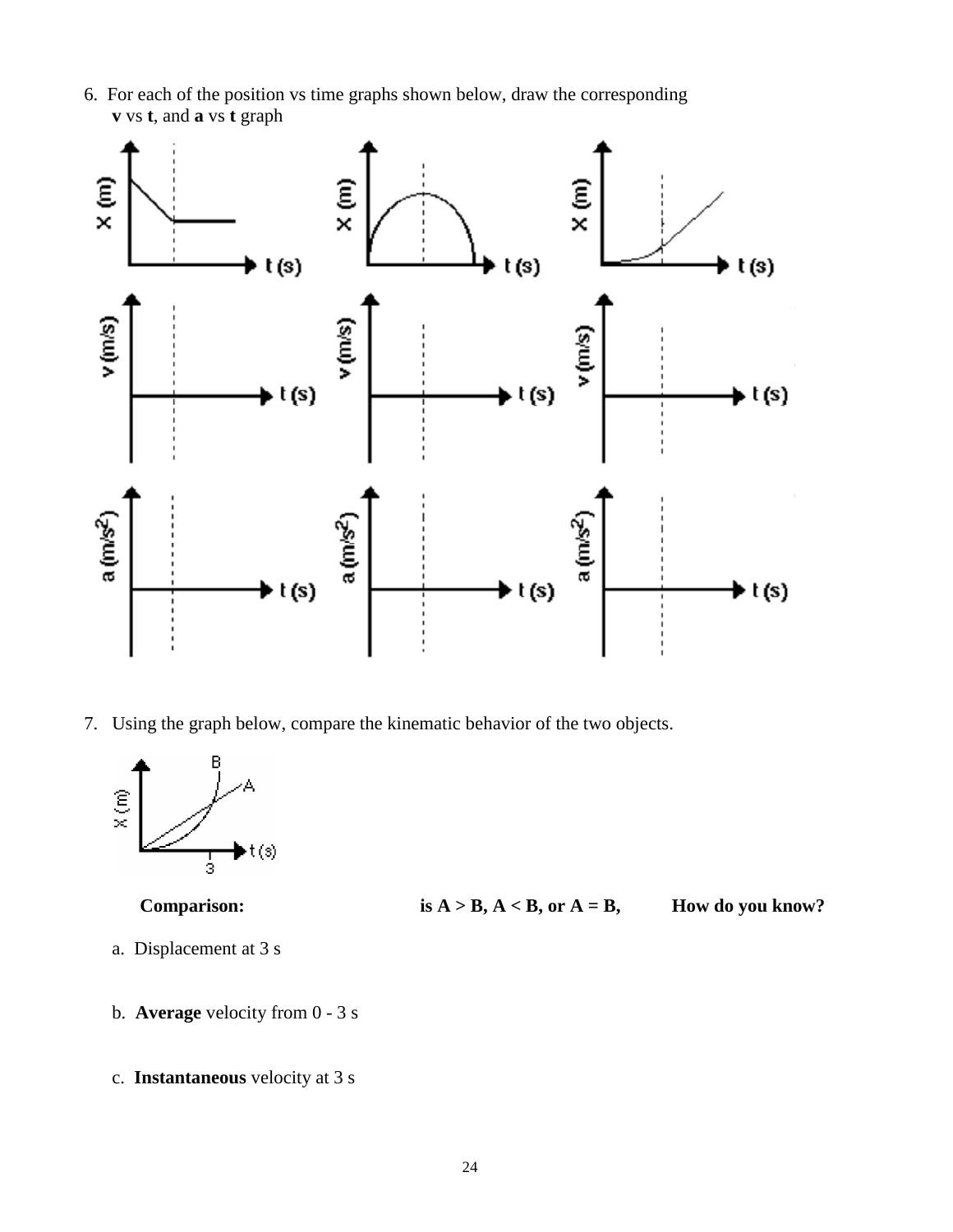- 8. If a freely falling object were somehow equipped with a speedometer, its speed would increase each second by about
	- a. 5. m/s.
	- b. 10. m/s.
	- c. 15. m/s.
	- d. a variable amount.
	- e. It depends on its initial speed.
- \_\_ 9. If a freely falling object were somehow equipped with an odometer to measure the distance it travels, then the distance it travels each succeeding second would be
	- a. the same.
	- b. less than the previous second.
	- c. greater than the previous second.
	- d. The distance cannot be predicted.
- \_\_ 10. A projectile is launched straight upwards at 75 m/s. Three seconds later, its velocity is
	- a. 60 m/s
	- b. 45 m/s
	- c. 30 m/s
	- d. zero
- \_\_ 11. Starting from rest, a freely-falling object will fall, in 10. seconds, a distance of about
	- a. 10. m.
	- b. 50. m.
	- c. 100. m.
	- d. 500. m.
	- e. more than 500. m.
- \_\_ 12. A projectile is fired straight up at a speed of 100. m/s. When the projectile returns to its starting position, its speed is
	- a. less than 100. m/s.
	- b. more than 100. m/s.
	- c. 100. m/s.
	- d. It depends on how long it takes to return.
- \_\_ 13. When a rock thrown straight upward gets to the exact top of its path, the magnitude of its
	- a. velocity is zero and its acceleration is zero.
	- b. velocity is zero and its acceleration is about 10.  $m/s^2$ .
	- c. velocity is about 10. m/s and its acceleration is zero.
	- d. velocity is about 10.  $m/s$  and its acceleration is about 10.  $m/s<sup>2</sup>$ .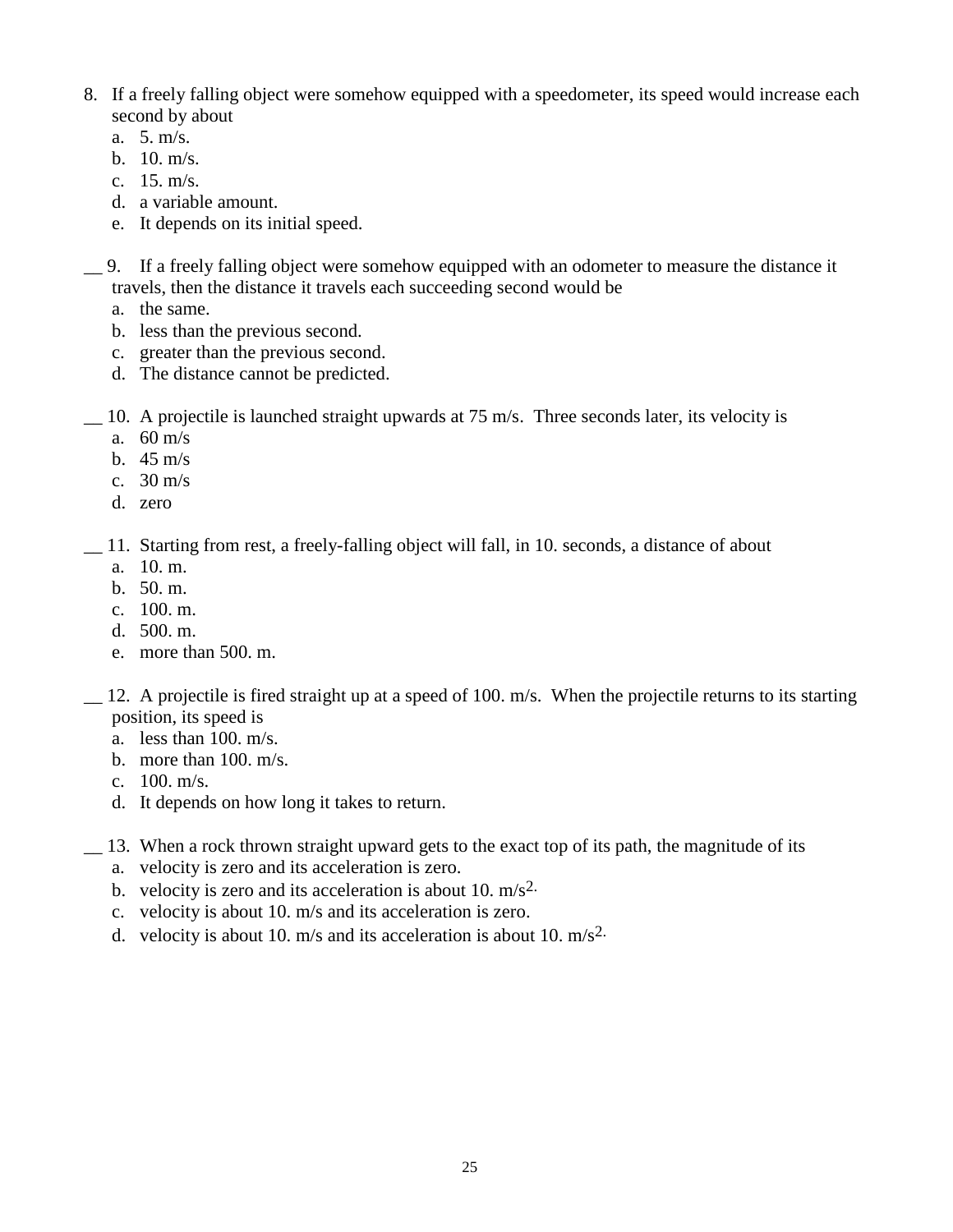### **1-D Motion Unit Review**

Graph Problem: Using the following graph,

a. In complete sentences, describe the motion taking place in the graph. Be sure to include position, velocity and acceleration, and how they change. Use phrases like "speeding up" and "moving forward."

b. Create a displacement versus time graph for this situation.

c. Create an acceleration versus time graph for this situation.





### Word Problems:

14. What is the total distance traveled by an object that moves with an average speed of 6.0 meters per second for 8.0 seconds?

15. An object travels 40 meters with an average speed of 160 meters per second. How much time does this take?

16. A car is accelerated at 4.0 m/s<sup>2</sup> from rest. How long will it take the car to reach a speed of 28 meters per second?

17. If a car increases its speed from 15 m/s to 30 m/s in 15 seconds, what is the average acceleration during this time?